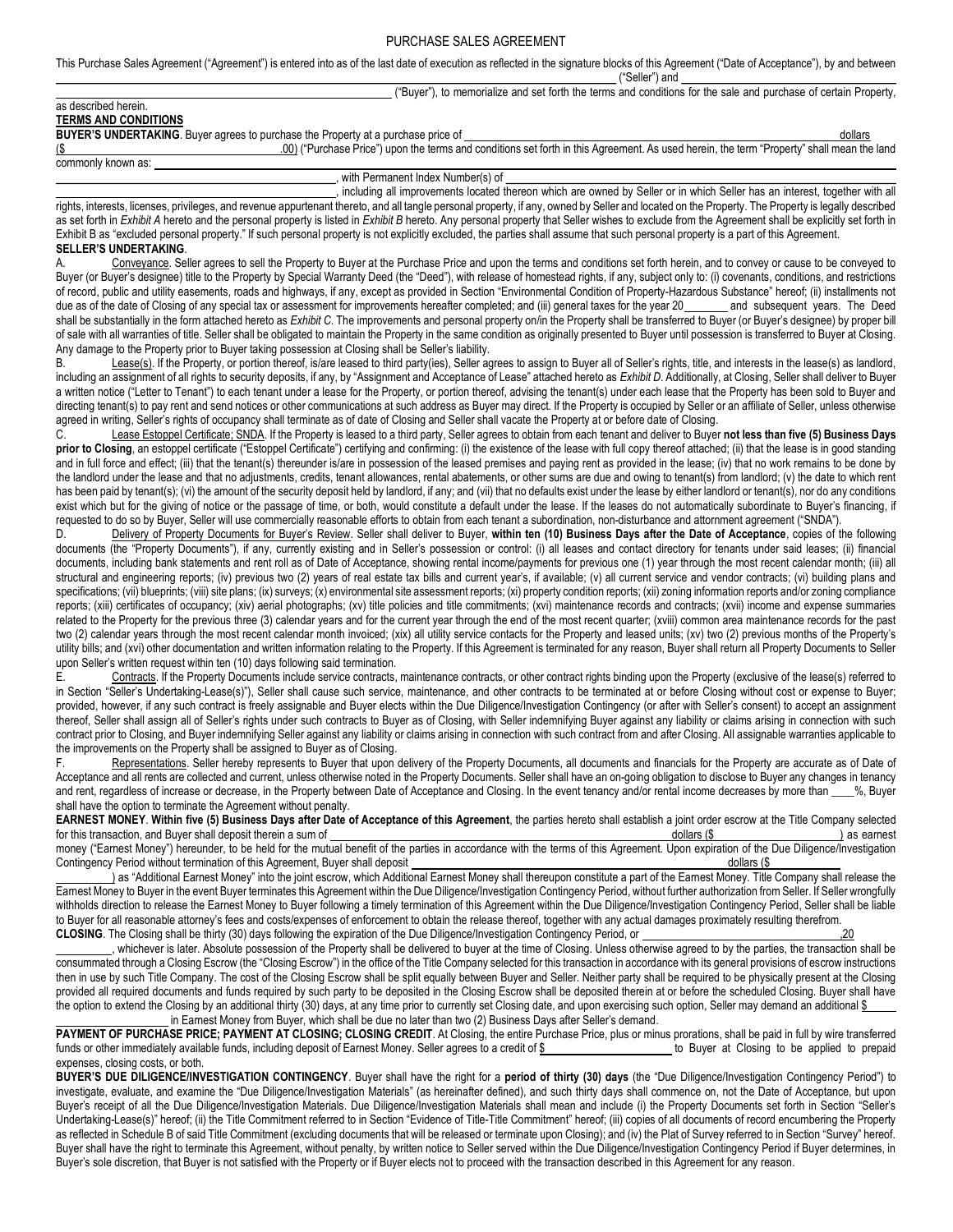SURVEY. Seller shall be responsible for providing an ALTA/NSPS "as built" survey ("Plat of Survey") to Buyer showing all existing improvements upon located on the Property as of Date of Acceptance. No later than twenty-one (21) days after Date of Acceptance, Seller shall, at Seller's sole expense, cause a plat of survey, with legal description, to be prepared in accordance with 2016 ALTA/NSPS Land Title Survey Standards, including items 1 through 4, 6(b), 7(a)(i), 7(b), 8, 9, 10(a), 11(a), and 14 of Table A, certified to Buyer and Title Company. Upon receipt, Seller shall tender two (2) copies of the Plat of Survey to Buyer.

### EVIDENCE OF TITLE.

Title Commitment. Within five (5) Business Days after Date of Acceptance, Seller shall order, and shall cause to be delivered to Buyer once available, a title commitment ("Title Commitment") for an ALTA Owner's Title Insurance Policy issued by the Title Company selected for this transaction, in the amount of the Purchase Price, covering title to the Property as of a date not earlier than thirty (30) days prior to Date of Acceptance hereof. The Title Commitment must find title in the intended Grantor, provide for extended coverage over the general exceptions contained in the policy, and by subject only to: (i) the title exceptions set forth in Section "Seller's Undertaking-Conveyance" hereof; (ii) title exceptions pertaining to liens or encumbrances of a definite or ascertainable amount which may be removed by payment of money at time of Closing and which the Seller shall so remove (if not sooner removed) at the time of Closing; and (iii) title exceptions relating to Buyer or acts or omissions done or suffered through Buyer (all of which matters are set forth in this Section. The exceptions listed in (i)-(iii) directly herein shall be referenced as the "Permitted Exceptions." The title order shall also require the Title Company to obtain and promptly deliver to Buyer copies of all documents of record referred to in Schedule B of the Title Commitment which are to remain on Schedule B following Closing. Seller shall be responsible for complying with all Requirements specified in the Title Commitment as being Seller's Requirements, and Buyer shall be responsible for complying with all Requirements specified in the Title Commitment as Buyer's Requirements. Seller shall be responsible for the cost of obtaining the Title Commitment. Any loan policy or additional endorsements required by Buyer shall be Buyer's responsibility.

B. Title Review. Buyer shall have a period of ten (10) Business Days after receipt of (i) Title Commitment, (ii) all documents of record reflected in the Title Commitment; and (iii) the Plat of Survey, to review title and issue a written notice ("Title Objection Notice") specifying any matters raised on the Title Commitment or on the Plat of Survey that Buyer objects to as not constituting a Permitted Exception. If the Title Objection Notice shall specify exceptions reflected on the Title Commitment other than the Permitted Exceptions (the "Unpermitted Exceptions"), Seller shall have fifteen (15) Business Days from the date of service of the Title Objection Notice (the "Title Cure Period") to have the Unpermitted Exceptions removed from the Title Commitment or to have the Title Company commit to extend insurance coverage to insure against loss or damage that may be occasioned by such Unpermitted Exceptions. In such event, the time of Closing shall be the later of ten (10) Business Days after all Unpermitted Exceptions are removed or committed to be insured over, or the time specified herein for Closing. If Seller fails to have Unpermitted Exceptions removed, or fails to obtain the Title Commitment to insure over such Unpermitted Exceptions within the Title Cure Period, Buyer may elect, within five (5) Business Days after expiration of the Title Cure Period, or within the Due Diligence/Investigation Contingency Period, whichever is later, to take title as it then is with the right to deduct and pay from Seller's Closing Proceeds an amount sufficient to satisfy all monetary claims arising thereunder. If Buyer does not so elect, either party shall have the right to terminate the Agreement, upon written notice to the other party, without penalty to Buyer.

PRORATIONS/TAXES. Rents, security deposits, water and other utility charges, fuels, common area maintenance expenses, if any, general taxes, and other similar items shall be adjusted ratably as of the time of Closing; provided that, to the extent any lease being assigned to Buyer provides for direct payment by the tenant(s) of taxes or other charges customarily subject to proration, no proration shall be made therefor. Except as payable by a tenant under a lease being assigned to Buyer, the amount of the current general taxes not then ascertainable shall be adjusted based on\_\_% of the most recent ascertainable taxes. All prorations are final unless otherwise provided herein. Seller shall pay for any transfer stamps and requirements imposed by state, county, or municipality for the transfer of title of the Property, furnish a completed MyDec or other Real Property Transfer Declaration required pursuant to the Real Property Transfer Tax Act of the State of Illinois, or another state's similar law, and furnish any declaration and meet all other requirements, if any, as established by any local ordinance with regard to a transfer or transaction tax.

DEFAULT. In the event Buyer defaults, Seller's sole remedy shall be to terminate the Agreement and retain Buyer's Earnest Money as liquidated damages, unless stated otherwise in the Agreement. In the event of Seller's default, Buyer may terminate the Agreement and that Earnest Money shall be retuned to Buyer, together with interest earned thereon, and recover liquidated damages from Seller in an amount equal to all Earnest Money, or shall be entitled to specific performance together with all costs and expense, including reasonable attorney's fees incurred in enforcing this Agreement. Seller stipulates and agrees, with the intent to be estopped from asserting otherwise, that the availability of the remedies provided to Buyer herein may not constitute an adequate remedy at law for Buyer and therefore shall not impair Buyer's right to seek specific performance.

ACCESS. Buyer and Buyer's agents, representatives and contractors shall have the right of reasonable access to the Property prior to Closing, upon not less than forty eight (48) hours advance written notice to Seller, for the purpose of conducting such investigations, soil tests, surveys and environmental site assessments, and other due diligence activities and nonintrusive project design activities as Buyer may reasonably deem appropriate; provided, however, (i) Buyer shall not interfere with the rights of any person arising out of any lease of any part or all of the Property; (ii) Buyer shall not interfere with any rights of any person arising out of any encumbrance upon the Property constituting a Permitted Exception (as defined by Section " Evidence of Title" hereof); (iii) Buyer shall not undertake any intrusive inspections upon or within the Property without prior written notice to Seller and Seller's express written consent thereto in writing, which consent Seller may grant or deny in Seller's sole discretion. Within three (3) Business Days prior to Closing, Buyer shall be entitled to a final walkthrough of the Property.

### ENVIRONMENTAL CONDITION OF PROPERTY.

Seller's Knowledge. Seller represents to the best of Seller's knowledge that (i) the Property has not been used for the treatment, storage, or disposal of any Hazardous Substance; (ii) the Property contains no Hazardous Substance; (iii) the Property is not threatened by intrusion of or exposure to any Hazardous Substance from any CERCLA site or other adjoining or nearby properties or source whatsoever; (iv) no underground storage tanks now exist upon or within the Property; (v) no transformers now exist upon or within the Property nor have any transformers heretofore existed upon the Property which, in either case, are known to have been damaged or destroyed by fire or other casualty nor have any such transformers, if any, revealed evidence of leakage, seepage or other discharge of any fluid or other material onto or into the Property; and (vi) no litigation or regulatory action or sanction currently exists (nor has any such litigation or regulatory action heretofore existed) nor does Seller have any notice or reason to believe any such litigation or regulatory action is contemplated against the Property pursuant to any state or federal environmental laws.

Hazardous Substance. Hazardous Substance means any petroleum, petroleum by-product, asbestos, toxic substance or toxic waste, special waste or other substance giving rise to potential liability under The Resource Conservation Recovery Act ("RCRA"), 42 U.S.C. Section 6901 et. seq.; The Comprehensive Environmental Response, Compensation and Liability Act ("CERCLA"), 42 U.S.C. Section 9601 et. seq.; or any other applicable environmental statute, law, regulation, ordinance or order imposing or authorizing the imposition of cleanup liability or other liability upon a transferee, owner, user or occupant of real property in the event of the existence of any such condition, substance, or compound.<br>C. Buver's Right to Investigate/Test, Within the Due

Buyer's Right to Investigate/Test. Within the Due Diligence/Investigation Contingency Period, Buyer may cause to be conducted an Environmental Site Assessment (Phase I ESA), and any supplemental environmental investigation or testing as may reasonably be warranted (Phase II ESA) in accordance with all appropriate inquiry standards established by ASTM E1527-13 to determine the existence of any recognized environmental condition ("REC") as such term is defined by the ASTM E1527-13 standard, which may be located upon or within the Property. Such Phase I ESA and/or Phase II ESA shall be conducted by a duly qualified environmental professional approved by Buyer.

BROKER COMMISSION. Seller shall be responsible for payment of any broker commissions due and shall pay such commission at the time of Closing and shall indemnify and hold harmless Buyer with respect thereto.

GENERAL CONDITIONS. The representations and warranties set forth in this Agreement shall survive Closing and shall be binding upon and inure to the benefit of the parties hereto and their respective successors and assigns. This Agreement constitutes the entire agreement between the parties hereto with respect to the subject matter hereof, supersedes any and all previous contracts, offers, proposals, negotiations and agreements relating to the subject matter. All of the representations, understandings, warranties, and conditions between the parties hereto are fully set forth in this Agreement, and there are no other representations, warranties, understandings, or conditions relied upon by either party that are not fully set forth herein. This Agreement, and all obligations of the parties arising hereunder, shall be governed, construed, and interpreted in accordance with Illinois laws, without giving effect to any choice of law principles, and the county where the Property is located shall be deemed a proper venue for any action arising hereunder or in connection herewith. The prevailing party to an action brought to enforce or interpret the terms of this Agreement may be entitled to its attorney's fees, subject to court discretion. This Agreement may be executed in counterparts, each one of which shall be deemed an original but all of which, taken collectively, shall be deemed a single instrument. Execution may be by electronic signature, PDF, facsimile, wet ink or other means. TIME. Time is of the essence.

HEADINGS. The headings set forth herein are for convenience and reference only and shall not be deemed to impair, enlarge or otherwise affect the substantive meaning of any provision to which such heading may relate.

BUSINESS DAYS/HOURS. Business Days are defined as Monday through Friday, excluding Federal holidays. Business Hours are defined as 8:00 AM to 6:00 PM, Chicago time. In the event the Closing or any deadline set forth herein does not fall on a Business Day, such date shall be moved to the next Business Day.

NOTICE. Any and all notices required or permitted to be given hereunder may be served by a party or such party's attorney, shall be in writing and shall be deemed served (i) if by personal delivery, on the date notice is actually received by the addressee; (2) if by mail, on the second (2<sup>nd</sup>) business day after notice is deposited with the United States Postal Service for mailing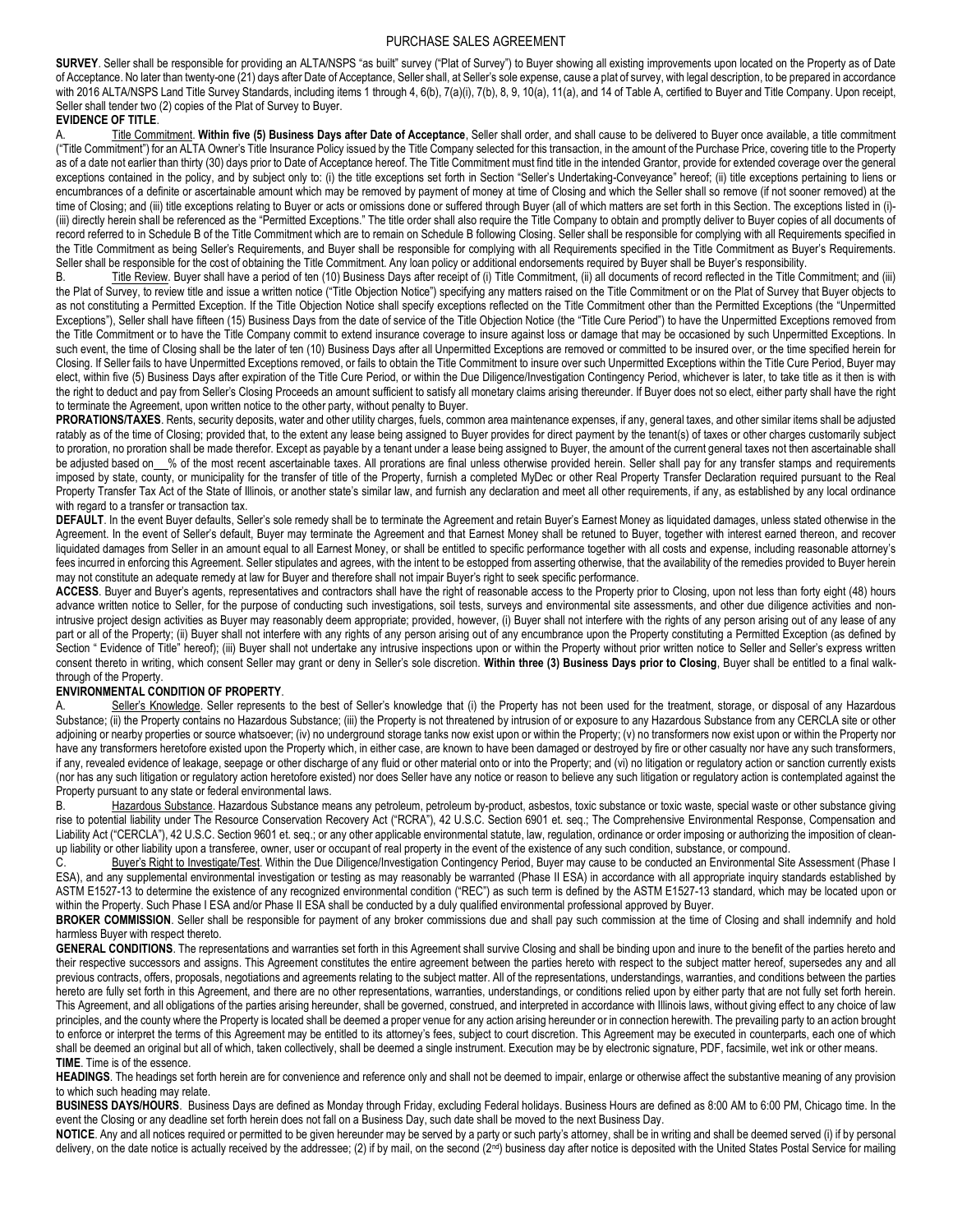by registered or certified mail, prepaid and return receipt requested; (3) if by commercial overnight messenger service, on the date of delivery of such overnight messenger service to the address set forth herein; or (4) by email to the party or party's attorney. Addresses and emails for notice purposes shall be as follows:

| For Buyer:  |  |
|-------------|--|
|             |  |
| Email:      |  |
| For Seller: |  |
|             |  |

Email:

IN WITNESS WHEREOF, the foregoing Agreement is executed by the parties as their respective free, voluntary and duly authorized acts for the purposes set forth herein as of date of last execution as set forth below ("Date of Acceptance").

| By:<br>$\overline{\mathsf{Its}}$ :                                                                                                                                                                                                                                                                                                          |                   |
|---------------------------------------------------------------------------------------------------------------------------------------------------------------------------------------------------------------------------------------------------------------------------------------------------------------------------------------------|-------------------|
| Seller:<br><u> 1980 - Johann John Stein, marwolaethau (b. 1980)</u><br>By: <u>service</u> and the service of the service of the service of the service of the service of the service of the service of the service of the service of the service of the service of the service of the service of the servi<br>$\overline{\phantom{a}}$ its: |                   |
| Buyer:<br>Bv:<br>lts:                                                                                                                                                                                                                                                                                                                       | Date: <b>Date</b> |

Exhibits Attached Hereto:

Exhibit A – Legal Description of Property

Exhibit B – Personal Property / Bill of Sale

Exhibit C – Special Warranty Deed

Exhibit D – Assignment and Acceptance of Lease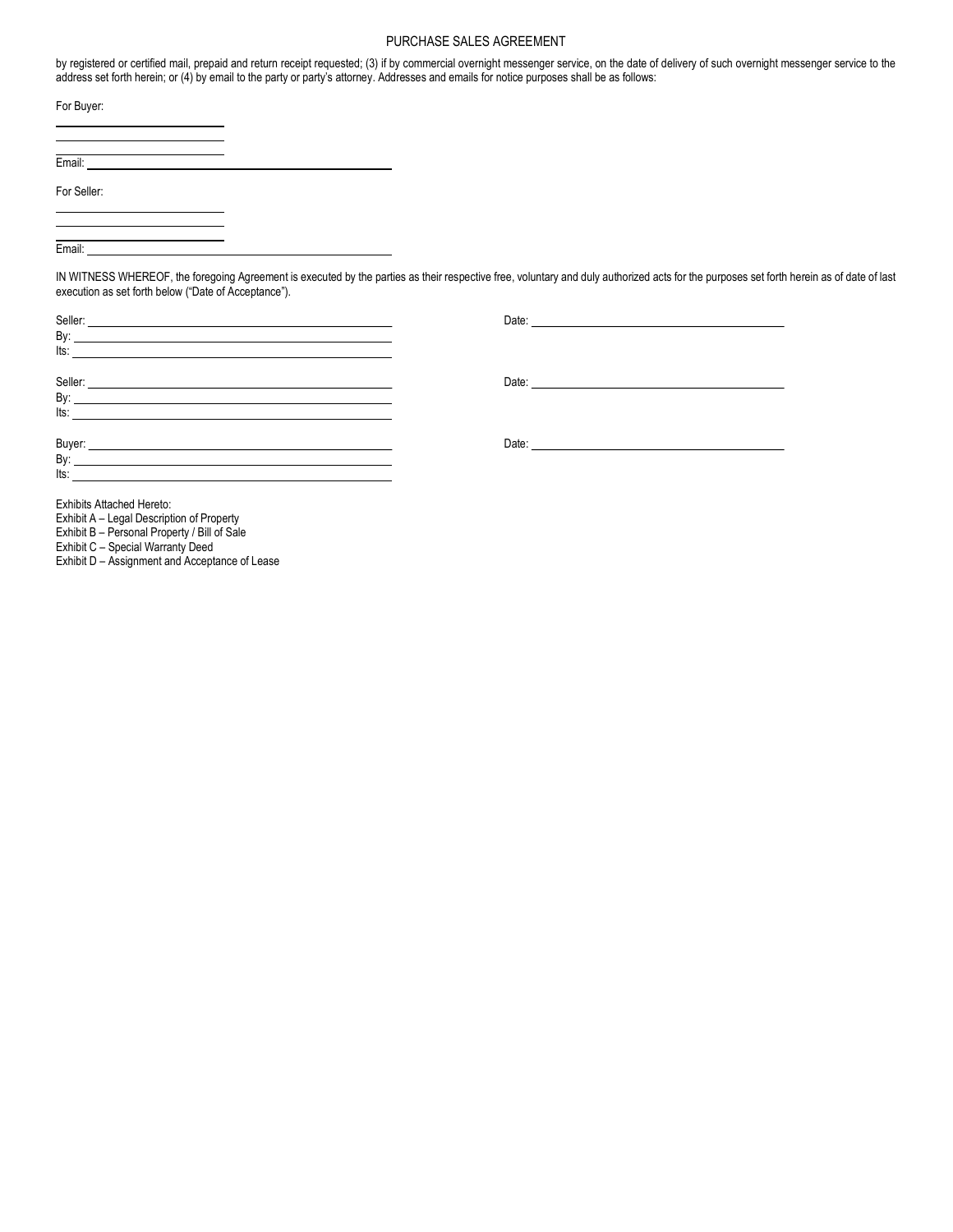# PURCHASE SALES AGREEMENT Exhibit A

## LEGAL DESCRIPTION

Insert legal description here

 $\frac{1}{2}$ ;  $\frac{1}{2}$ ;  $\frac{1}{2}$ ;  $\frac{1}{2}$ ;  $\frac{1}{2}$ ;  $\frac{1}{2}$ ;  $\frac{1}{2}$ ;  $\frac{1}{2}$ ;  $\frac{1}{2}$ ;  $\frac{1}{2}$ ;  $\frac{1}{2}$ ;  $\frac{1}{2}$ ;  $\frac{1}{2}$ ;  $\frac{1}{2}$ ;  $\frac{1}{2}$ ;  $\frac{1}{2}$ ;  $\frac{1}{2}$ ;  $\frac{1}{2}$ ;  $\frac{1}{2}$ ;  $\frac{1}{2}$ ;

Commonly Known As: 2008 Commonly Known As:

Permanent Index Number(s): ; ;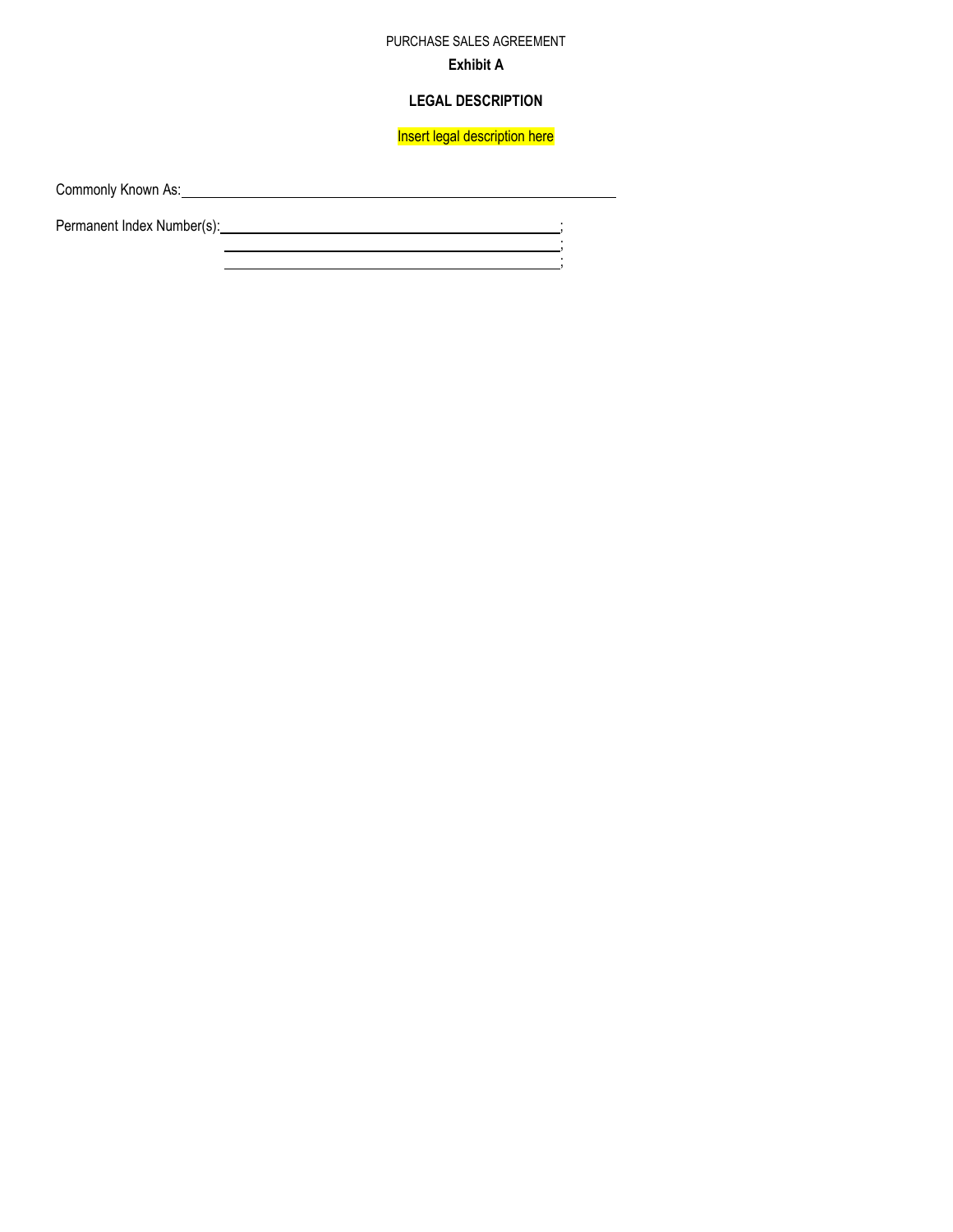# Exhibit B SCHEDULE OF PERSONAL PROPERTY

Personal Property to be transferred by Bill of Sale:

All tangible personal property owned by Seller and located in/on the Property, commonly known as example that the Property of the Property commonly known as the property of the Property of the Property commonly known as  $\$ , including without limitation the following items:

Excluded Personal Property:

 $\overline{\phantom{a}}$ 

The following Personal Property (if any) located on/in the Property is hereby expressly excluded from the sale/transactions: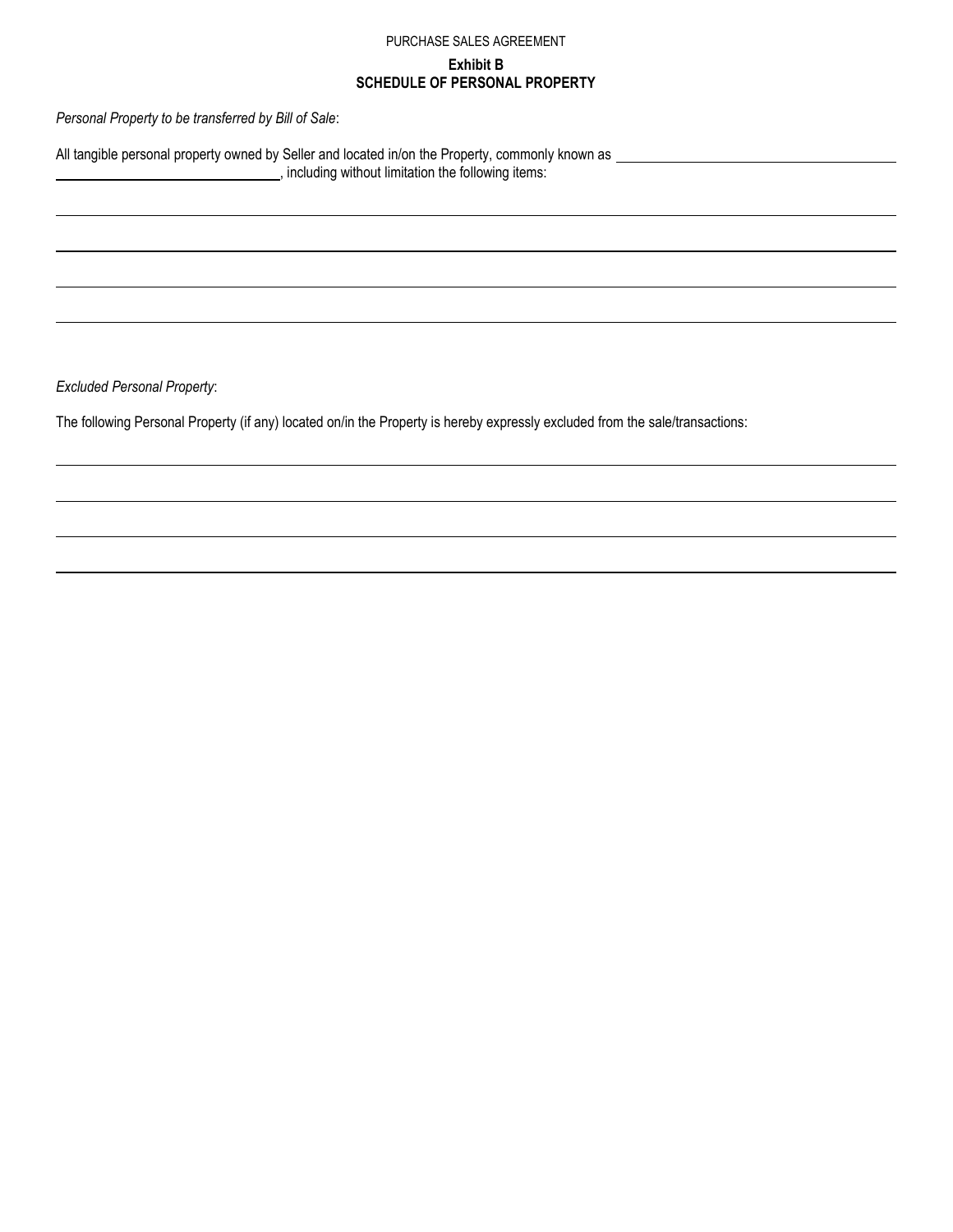# PURCHASE SALES AGREEMENT Exhibit C SPECIAL WARRANTY DEED

This instrument was prepared by And after recording return to:

| Mail subsequent tax bills to:                                                                                                                                                                                                                                                                                                                                                                                                                                                                                                        |
|--------------------------------------------------------------------------------------------------------------------------------------------------------------------------------------------------------------------------------------------------------------------------------------------------------------------------------------------------------------------------------------------------------------------------------------------------------------------------------------------------------------------------------------|
|                                                                                                                                                                                                                                                                                                                                                                                                                                                                                                                                      |
|                                                                                                                                                                                                                                                                                                                                                                                                                                                                                                                                      |
| acknowledged, the GRANTOR hereby GRANTS, BARGAINS, SELLS, and CONVEYS to the GRANTEE and its successors and assigns forever, all<br>_________, legally described and known as follows:                                                                                                                                                                                                                                                                                                                                               |
| SEE LEGAL DESCRIPTION ATTACHED HERETO AS EXHIBIT A                                                                                                                                                                                                                                                                                                                                                                                                                                                                                   |
| PROPERTY ADDRESS: University of the contract of the contract of the contract of the contract of the contract of the contract of the contract of the contract of the contract of the contract of the contract of the contract o                                                                                                                                                                                                                                                                                                       |
|                                                                                                                                                                                                                                                                                                                                                                                                                                                                                                                                      |
| Together with all and singular the hereditaments and appurtenances thereto; TO HAVE AND TO HOLD the said Property, with the appurtenances<br>thereto, forever, subject to the matters set forth in Exhibit B.                                                                                                                                                                                                                                                                                                                        |
| The GRANTOR for itself and its successors and assigns, hereby covenants with the GRANTEE, its successors and assigns, that the GRANTOR is<br>the true and lawful owner of the Property and is well seized of the same in fee simple, and that GRANTOR has good right and full power to grant,<br>bargain, sell and convey the same in the manner aforesaid; and further, that GRANTOR will warrant and defend the same against the lawful claims<br>and demands of all persons claiming through or under the GRANTOR but none other. |
| IN WITNESS WHEREOF, the Grantor, aforesaid, hereby executes and delivers this Special Warranty Deed effective as of<br>. 20 _____ as his/her/its free and voluntary act, for the purposes set forth herein.                                                                                                                                                                                                                                                                                                                          |
|                                                                                                                                                                                                                                                                                                                                                                                                                                                                                                                                      |
|                                                                                                                                                                                                                                                                                                                                                                                                                                                                                                                                      |
|                                                                                                                                                                                                                                                                                                                                                                                                                                                                                                                                      |
| Acknowledgement                                                                                                                                                                                                                                                                                                                                                                                                                                                                                                                      |
| STATE OF ILLINOIS                                                                                                                                                                                                                                                                                                                                                                                                                                                                                                                    |
| SS<br>COUNTY OF                                                                                                                                                                                                                                                                                                                                                                                                                                                                                                                      |
| I, the undersigned, a Notary Public in and for said County, the State aforesaid, DO HEREBY CERTIFY that<br>personally known to me to be the same person whose name is subscribed to the foregoing instrument, appeared before me this day in person and<br>acknowledged that he signed and delivered the said instrument, as he/she/its free and voluntary act, and duly authorized act, for the uses and purposes<br>therein set forth.                                                                                             |

Given under my hand and official seal this \_\_\_\_\_ day of \_\_\_\_\_\_\_\_\_\_\_\_\_\_\_\_\_, 20\_\_\_\_

 Notary Public